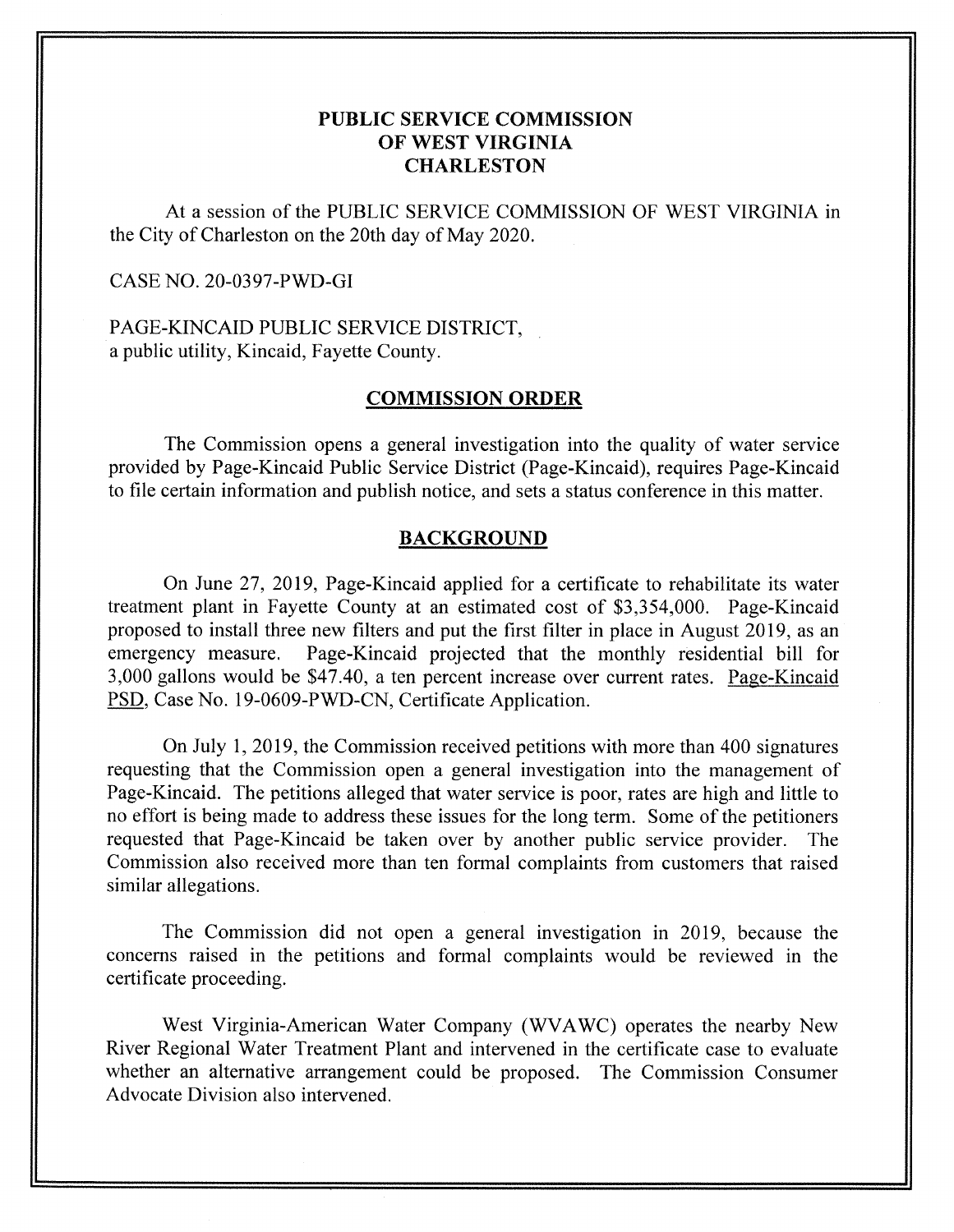On October 22, 2019, the Commission received public comment at a hearing in Fayetteville.

On November 20, 2019, WVAWC conducted a field visit to review the Page-Kincaid water system.

On December 3, 2019, WVAWC, Page-Kincaid and Staff met to identify additional information that is needed and to discuss a timetable to develop a formal proposal. Page-Kincaid and WVAWC agreed to provide a status report to the Commission by February 21,2020.

On December 18, 2019, the Commission granted the request of Page-Kincaid to withdraw its certificate application, required water quality reports to be periodically filed and set February 21, 2020, as the deadline for a status report. The Commission stressed the necessity of achieving a resolution:

It is important to maintain the improvements that have occurred with the filter installation and to take steps to further improve the quality of water service that customers of Page-Kincaid receive as soon as is reasonably possible.

Page-Kincaid PSD, Case No. 19-0609-PWD-CN, Comm'n Order at 3 (Dec. 18, 2019) (emphasis in original).

On May 18, 2020, Page-Kincaid issued a Boil Water Advisory of unspecified duration for its entire water system.

#### **DISCUSSION**

In certificate proceedings and several formal complaint cases in 2019, the Commission received information about the then-current condition of water delivered to Page-Kincaid customers and plans to make improvements to utility facilities. Page-Kincaid entered into negotiations with WVAWC to consider alternatives to making upgrades to the water treatment plant. The Commission granted Page-Kincaid's request to withdraw the certification application based on the parties agreeing to continue discussion about alternatives to the Page-Kincaid certificate project, including negotiations and discussions related to a wholesale purchased water agreement or an acquisition by WVAWC.

WVAWC and Page-Kincaid made several filings as closed entries in the certificate case to update the Commission, but those filings do not reflect substantial progress.

*2*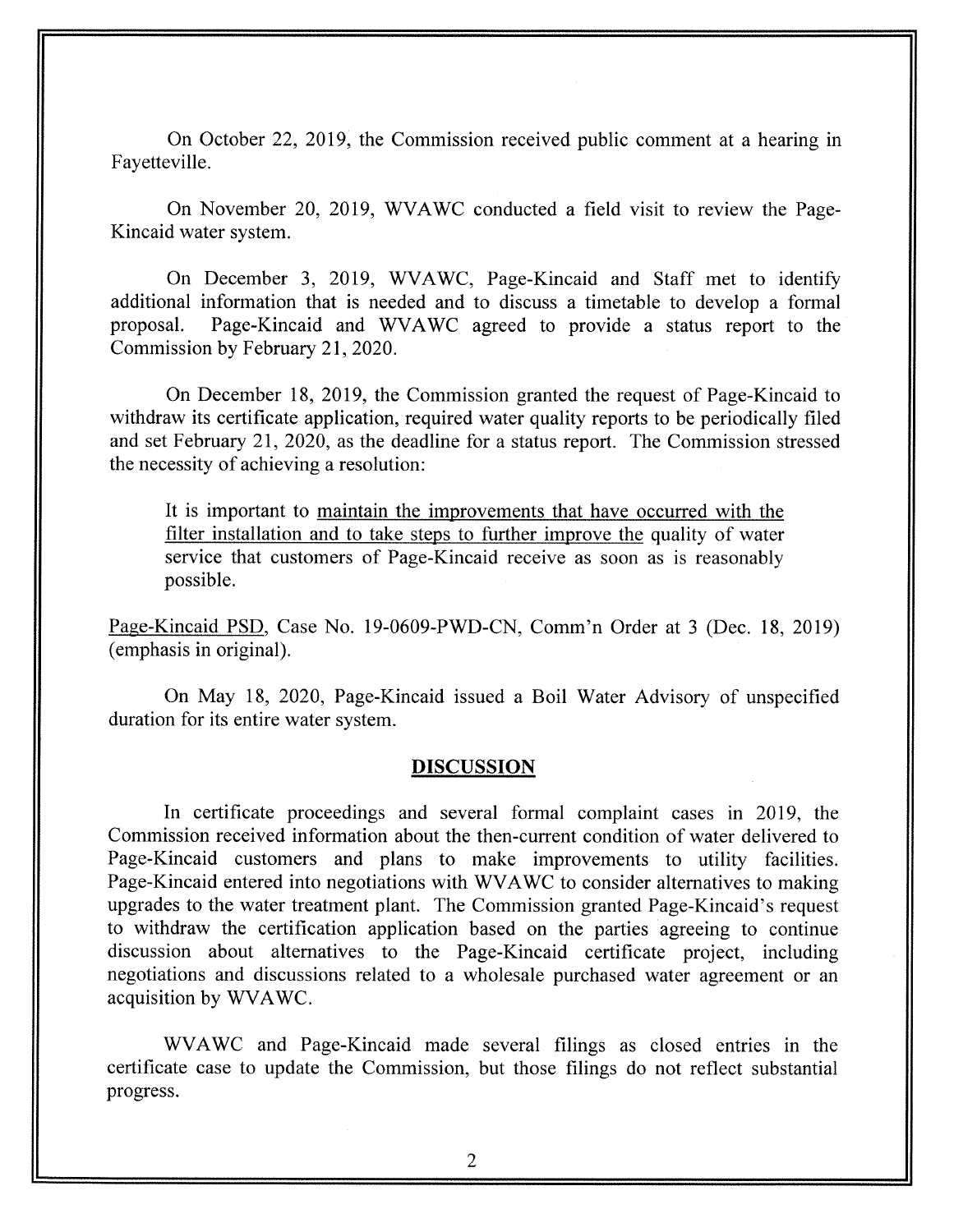On December 19, 2019, Page-Kincaid requested information from WVAWC, and on January 27, 2020, WVAWC responded that it was preparing a proposal to submit to Page-Kincaid by January 31, 2020.

On January 3 I, 2020, WVAWC offered two potential long-term solutions:

- 1) WVAWC would acquire Page-Kincaid's water distribution assets but not the water treatment plant or the sewer system assets. Page-Kincaid would continue to operate the water treatment plant for at least three years and WVAWC would purchase some water supplies from Page-Kincaid until the takeover of the distribution system was complete, or
- 2) WVAWC would sell water to Page-Kincaid under the demand-based Sale for Resale Tariff.

WVAWC also responded to the information requests made by Page-Kincaid.

On February 21, 2020, Page-Kincaid rejected both of the proposals from WVAWC, asserting, among other things, that Page-Kincaid would only consider a proposal from WVAWC to buy both the water and sewer assets. Page-Kincaid Response to WVAWC's Jan. 31 Proposal at 1-3 (filed Feb. 24, 2020).

In a letter dated March 31, 2020, the three commissioners of Page-Kincaid asserted that Page-Kincaid assumed that WVAWC was no longer interested in acquiring the Page-Kincaid system and WVAWC would not intervene when Page-Kincaid refiled its certificate application. Page-Kincaid asked WVAWC to "confirm receipt and acceptance by C.O.B. on April 3, 2020. If we do not hear from you, we will assume the same." Page-Kincaid Ltr. to WVAWC (filed Apr. 21, 2020).

On April 8, 2020, WVAWC responded to Page-Kincaid, writing that WVAWC believes there is a path forward but needed to conduct due diligence on the sewer assets. WVAWC wrote that Page-Kincaid had not yet provided information about the sewer system:

On December 17, 2019, document requests were sent to the District that included two pages of requests for information on the sewerage system. To date, we have not received a response to those requests, which we find stands in curious contrast to the District's insistence on the importance of its sewerage system being part of the transaction. Please provide responses to these requests so that they can be reviewed and a due diligence site visit can be scheduled for the District's sewerage assets.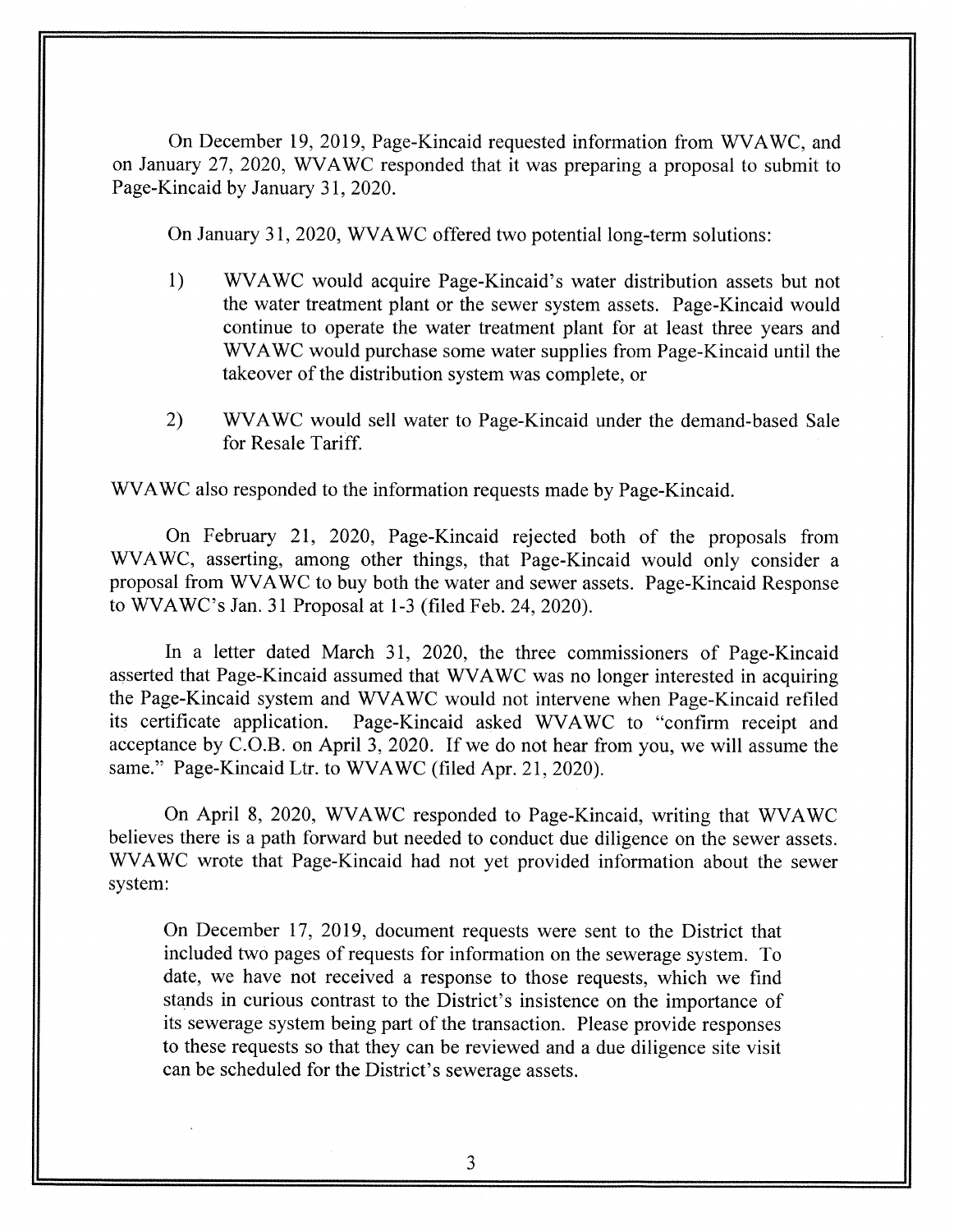WVAWC Response to Page-Kincaid at 1-3 (filed Apr. 8, 2020). WVAWC also asked Page-Kincaid for updated cost information, if it was available.

On April 15, 2020, Page-Kincaid's commissioners wrote that Page-Kincaid considered the April 8, 2020 letter from WVAWC to be null and void because WVAWC missed the April 3, 2020 deadline to respond. Page-Kincaid Ltr. to WVAWC (filed Apr. 22, 2020).

The Commission will open a general investigation and require Page-Kincaid to provide WVAWC the information about the sewer assets of Page-Kincaid that WVAWC requested on December 17, 2019. The Commission also will set a Status Conference to receive updates from Page-Kincaid regarding the quality of the water that Page-Kincaid is delivering to its customers and its discussions with WVAWC. The boil water advisory heightens the necessity to explore all available alternatives. It is imperative that Page-Kincaid move quickly to develop a plan to improve the quality of water and water service provided to Page-Kincaid customers.

We remind the parties to this case that pursuant to Rule 4.1.4 of the Commission Rules of Practice and Procedure, 150 C.S.R. Series 1, a corporation must be represented by counsel. Pursuant to W. Va. Code *5* 16- 13A-3, Page-Kincaid is a public corporation. Page-Kincaid must, therefore, be represented by counsel in this matter.

#### **FINDINGS OF FACT**

1. On December 17, 2019, WVAWC requested information from Page-Kincaid regarding the sewer system. WVAWC Response to Page-Kincaid at 1-3 (filed Apr. 8,2020).

2. To date, Page-Kincaid has not provided the information that WVAWC requested relating to the sewer system. Id.

3. On May 18, 2020, Page-Kincaid issued a Boil Water Advisory of unspecified duration for its entire water system.

#### **CONCLUSION OF LAW**

The Commission should open a General Investigation into the quality of service provided by Page-Kincaid.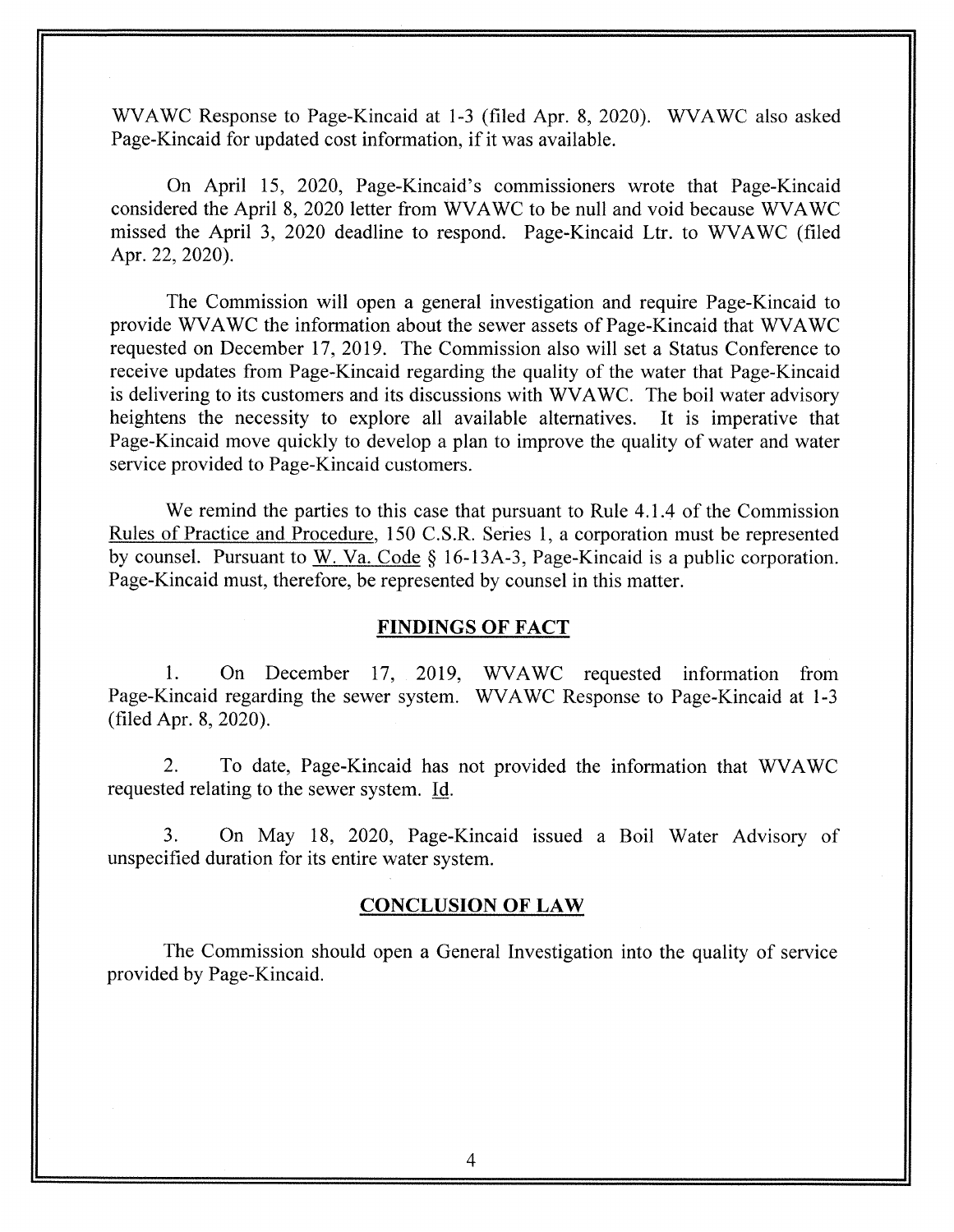#### **ORDER**

IT IS THEREFORE ORDERED that a General Investigation into the quality of water service provided by Page-Kincaid Public Service District is opened. Page-Kincaid and West Virginia-American Water Company are named respondents.

IT IS FURTHER ORDERED that on or before June 10, 2020, Page-Kincaid shall file the information about its sewer system that WAWC requested on December 17, 2019. Page-Kincaid shall serve the information upon WVAWC at the same time that Page-Kincaid files the information with the Commission.

IT IS FURTHER ORDERED that a Status Conference is set for 9:30 a.m. Thursday, July 16, 2020, in the Howard M. Cunningham Hearing Room at the Commission's headquarters, 201 Brooks Street, Charleston, West Virginia.

IT IS FURTHER ORDERED that Page-Kincaid shall cause the attached Notice of General Investigation to be published as provided in W. Va. Code *5* 59-3-1 et seq. one time as soon as possible in each county in which Page-Kincaid provides service. Page-Kincaid shall file the Affidavit of Publication promptly upon its receipt.

IT IS FURTHER ORDERED that the Executive Secretary of the Commission serve a copy of this Order by electronic service on all parties of record who have filed an e-service agreement, and by United States First Class Mail on all parties of record who have not filed an e-service agreement, and on Commission Staff by hand delivery.

A True Copy, Teste,

Commu Graley

Connie Graley, Executive Secretary

CLW/sm 200397~